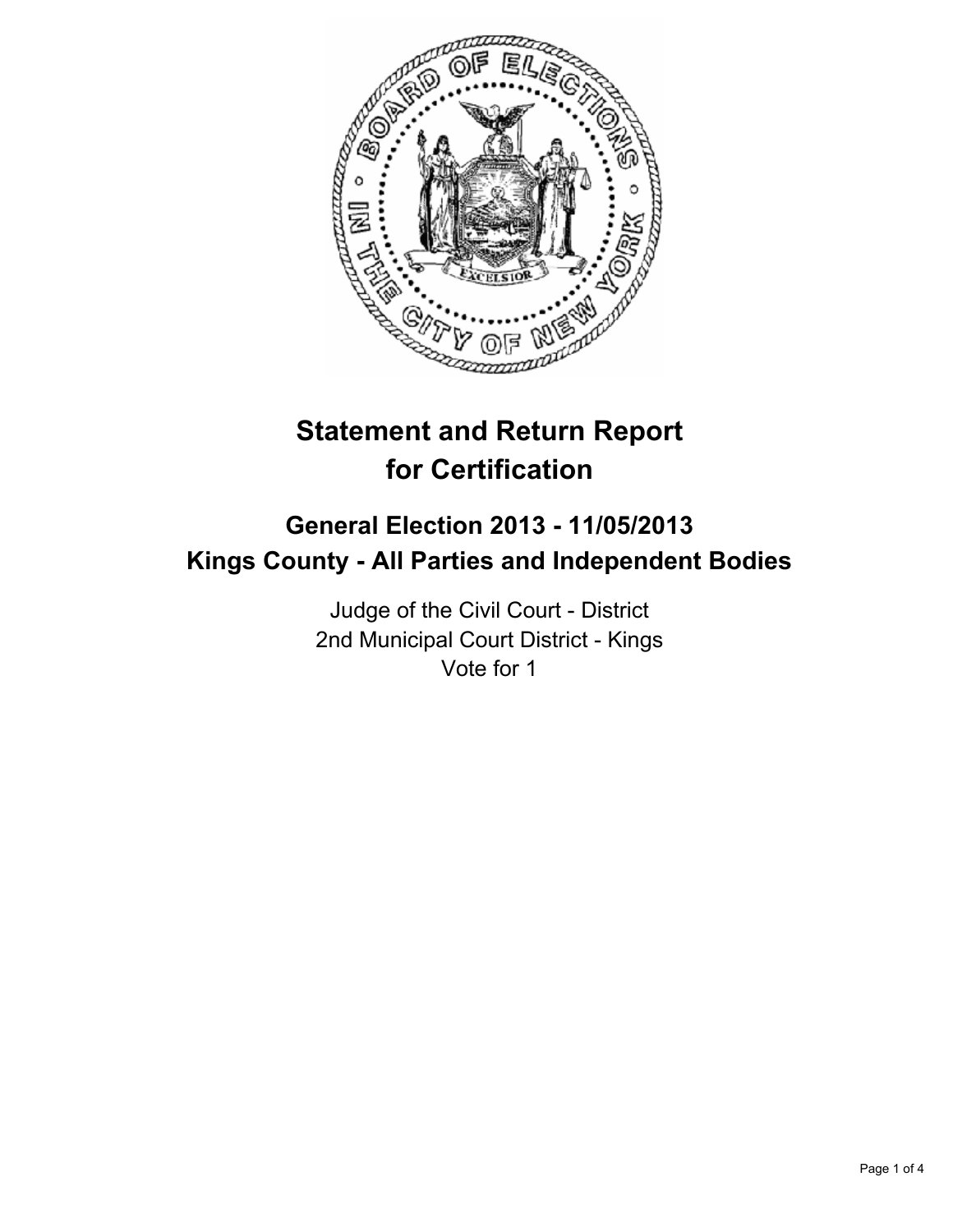

#### **Assembly District 43**

| PUBLIC COUNTER                                           | 3,051 |
|----------------------------------------------------------|-------|
| <b>EMERGENCY</b>                                         | 0     |
| ABSENTEE/MILITARY                                        | 77    |
| <b>FEDERAL</b>                                           | 0     |
| SPECIAL PRESIDENTIAL                                     | 0     |
| <b>AFFIDAVIT</b>                                         | 52    |
| <b>Total Ballots</b>                                     | 3,180 |
| Less - Inapplicable Federal/Special Presidential Ballots | 0     |
| <b>Total Applicable Ballots</b>                          | 3,180 |
| THERESA M. CICCOTTO (DEMOCRATIC)                         | 2,657 |
| STAR JONES (WRITE-IN)                                    | 1     |
| UNATTRIBUTABLE WRITE-IN (WRITE-IN)                       | 1     |
| <b>Total Votes</b>                                       | 2,659 |
| Unrecorded                                               | 521   |

#### **Assembly District 54**

| <b>PUBLIC COUNTER</b>                                    | 1,175    |
|----------------------------------------------------------|----------|
| <b>EMERGENCY</b>                                         | 0        |
| ABSENTEE/MILITARY                                        | 14       |
| <b>FEDERAL</b>                                           | 0        |
| SPECIAL PRESIDENTIAL                                     | 0        |
| <b>AFFIDAVIT</b>                                         | 17       |
| <b>Total Ballots</b>                                     | 1,206    |
| Less - Inapplicable Federal/Special Presidential Ballots | $\Omega$ |
| <b>Total Applicable Ballots</b>                          | 1,206    |
| THERESA M. CICCOTTO (DEMOCRATIC)                         | 1,000    |
| <b>Total Votes</b>                                       | 1,000    |
| Unrecorded                                               | 206      |

#### **Assembly District 55**

| PUBLIC COUNTER                                           | 1,381 |
|----------------------------------------------------------|-------|
| <b>EMERGENCY</b>                                         | 0     |
| ABSENTEE/MILITARY                                        | 17    |
| FEDERAL                                                  | 0     |
| SPECIAL PRESIDENTIAL                                     | 0     |
| <b>AFFIDAVIT</b>                                         | 28    |
|                                                          |       |
| <b>Total Ballots</b>                                     | 1,426 |
| Less - Inapplicable Federal/Special Presidential Ballots | 0     |
| <b>Total Applicable Ballots</b>                          | 1,426 |
| THERESA M. CICCOTTO (DEMOCRATIC)                         | 1,138 |
| <b>Total Votes</b>                                       | 1,138 |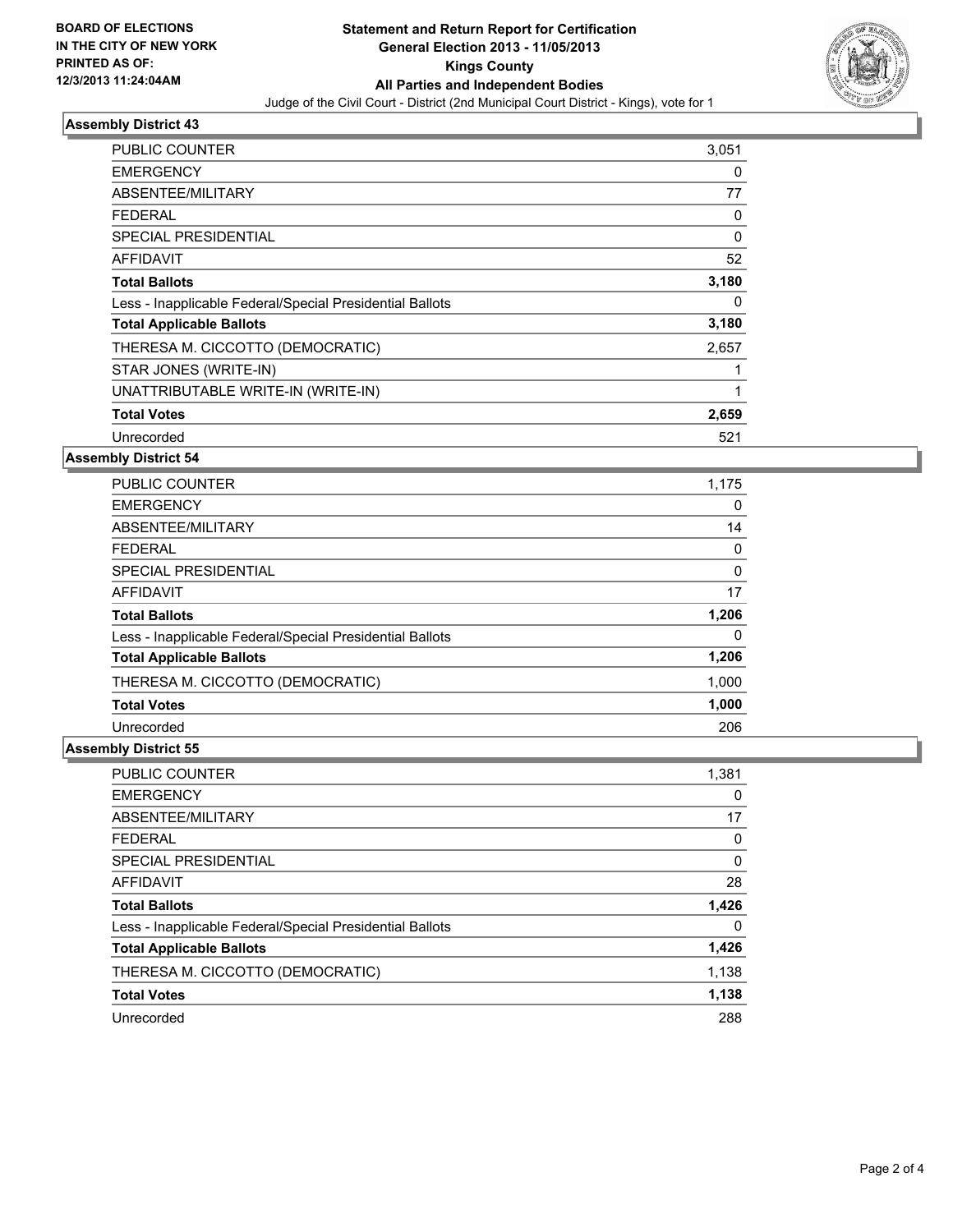

### **Assembly District 56**

| <b>PUBLIC COUNTER</b>                                    | 14,548       |
|----------------------------------------------------------|--------------|
| <b>EMERGENCY</b>                                         | 30           |
| ABSENTEE/MILITARY                                        | 182          |
| <b>FEDERAL</b>                                           | 0            |
| <b>SPECIAL PRESIDENTIAL</b>                              | $\mathbf{0}$ |
| <b>AFFIDAVIT</b>                                         | 207          |
| <b>Total Ballots</b>                                     | 14,967       |
| Less - Inapplicable Federal/Special Presidential Ballots | 0            |
| <b>Total Applicable Ballots</b>                          | 14,967       |
| THERESA M. CICCOTTO (DEMOCRATIC)                         | 12,169       |
| CARL FUDGE (WRITE-IN)                                    | 1            |
| MICHAEL KILLED (WRITE-IN)                                | 1            |
| SYLVIA KINARD (WRITE-IN)                                 | 1            |
| UNATTRIBUTABLE WRITE-IN (WRITE-IN)                       | 4            |
| <b>Total Votes</b>                                       | 12,176       |
| Unrecorded                                               | 2,791        |

#### **Assembly District 57**

| PUBLIC COUNTER                                           | 8,533        |
|----------------------------------------------------------|--------------|
| <b>EMERGENCY</b>                                         | 0            |
| ABSENTEE/MILITARY                                        | 162          |
| <b>FEDERAL</b>                                           | 0            |
| <b>SPECIAL PRESIDENTIAL</b>                              | $\mathbf{0}$ |
| <b>AFFIDAVIT</b>                                         | 163          |
| <b>Total Ballots</b>                                     | 8,858        |
| Less - Inapplicable Federal/Special Presidential Ballots | 0            |
| <b>Total Applicable Ballots</b>                          | 8,858        |
| THERESA M. CICCOTTO (DEMOCRATIC)                         | 7,129        |
| ADLER BERNARD (WRITE-IN)                                 | 1            |
| ANDY PECK (WRITE-IN)                                     | 1            |
| COLIN BEAVAN (WRITE-IN)                                  | 1            |
| JACK MCCOY (WRITE-IN)                                    | 1            |
| LEE ROWLAND (WRITE-IN)                                   | 1            |
| MELVIN P. MORGAN (WRITE-IN)                              | 1            |
| SYLVIA KINARD (WRITE-IN)                                 | 1            |
| UNATTRIBUTABLE WRITE-IN (WRITE-IN)                       | 3            |
| <b>Total Votes</b>                                       | 7,139        |
| Unrecorded                                               | 1,719        |